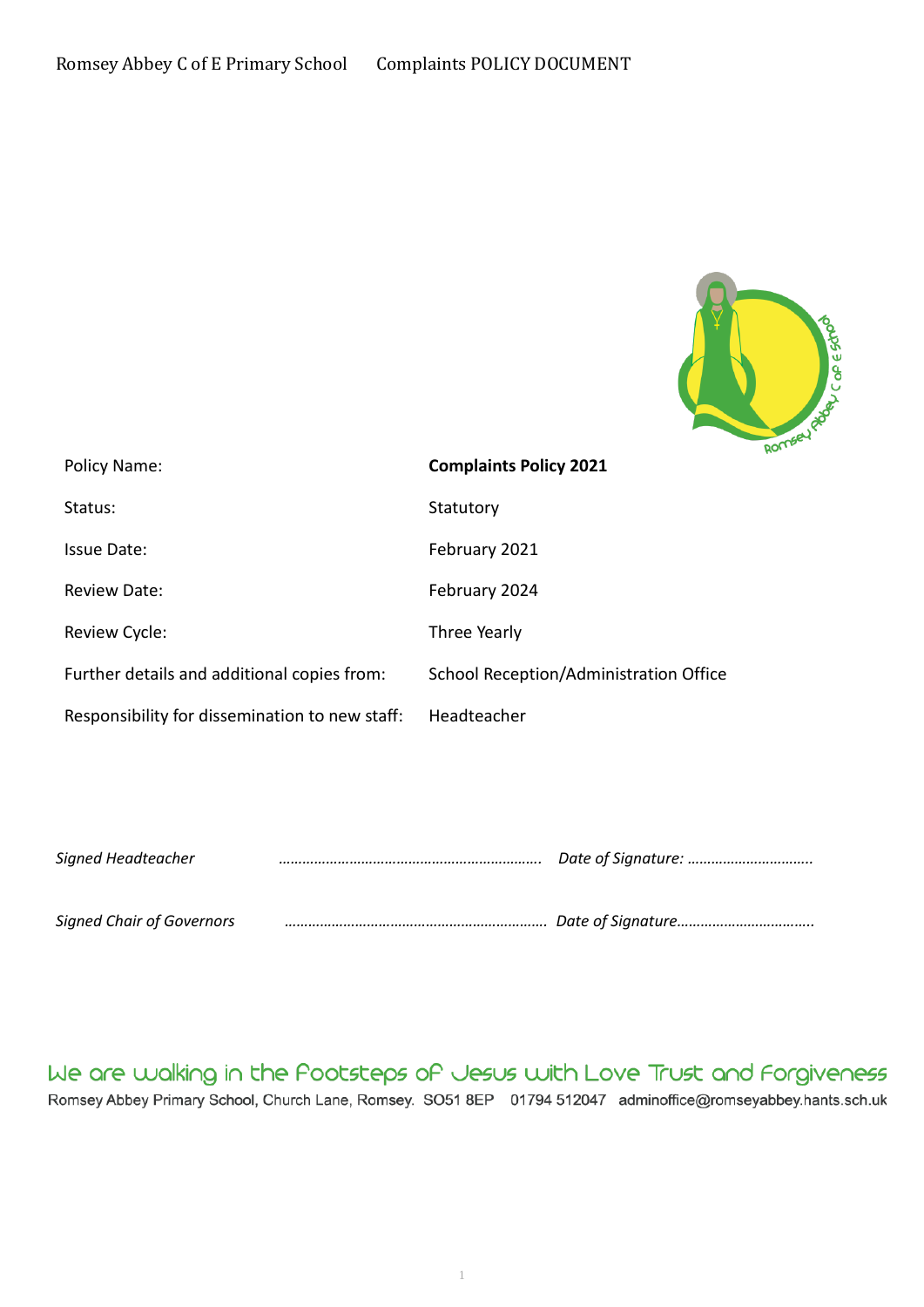# **Contents**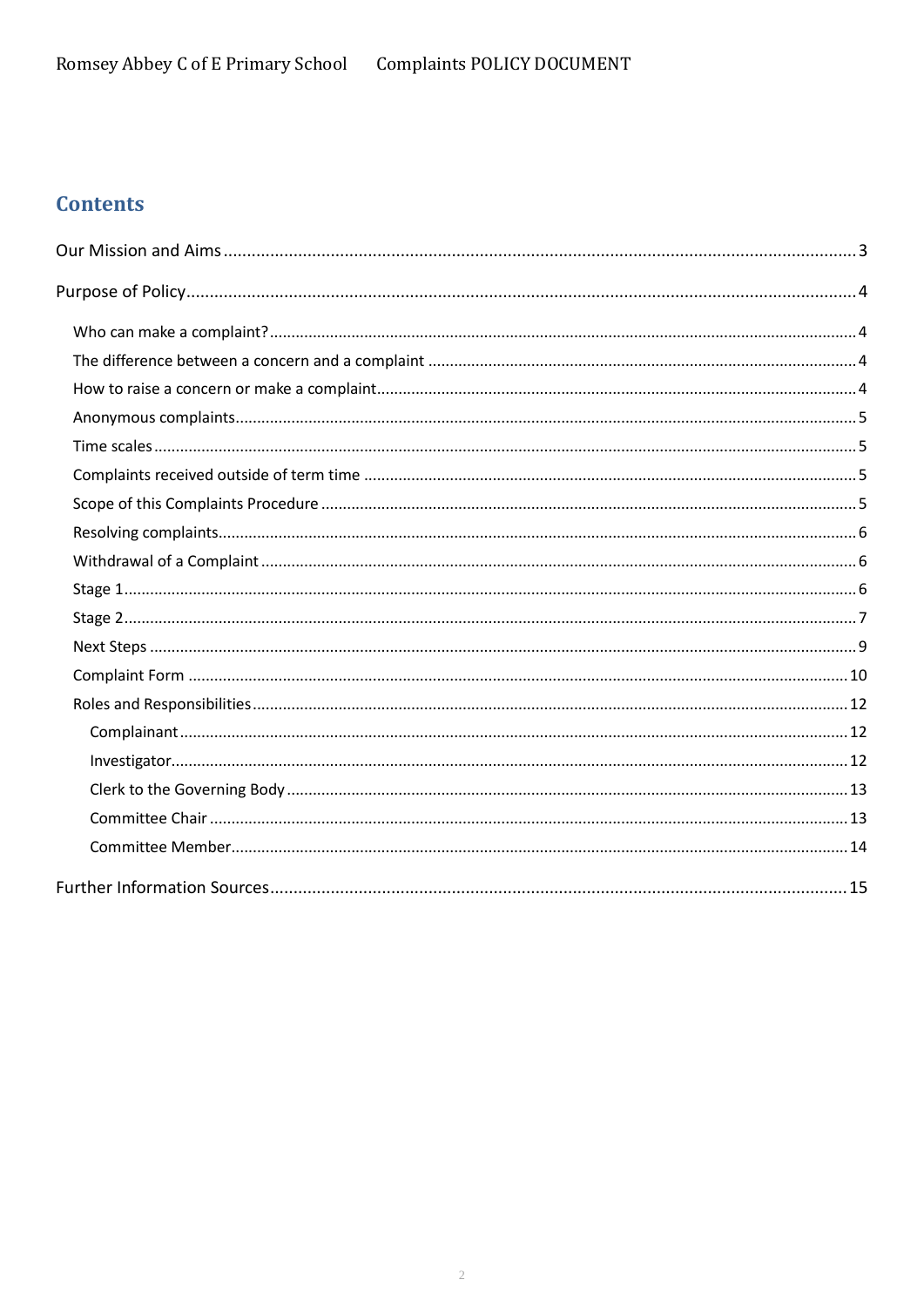# <span id="page-2-0"></span>**Our Mission and Aims**

At Romsey Abbey Church of England Primary we believe that a world of opportunity lies at our feet. We see our role as a school as instilling in learners the confidence to enable success and relish challenge. We help children, families and staff to learn how to demonstrate love and grow in our ability to forgive each other, to aspire to be the best we can be. We feel it is important to both rejoice in our own success and equally in the success of others.

As a church school, we are shaped around our common values to, "walk in the footsteps of Jesus in love, trust and forgiveness", and we are committed to shape our whole school life around these values and to make them a reality throughout the life of the school.

#### **Our School Aims are to:**

Build a culture and ethos of support and respect, inclusive of language, ethnicity, ability and gender.

Create a healthy, safe environment through relationships, resources and opportunities which are accessible to all.

Provide an outstanding curriculum and learning environment that inspires, achieves the highest standards, creates a spirit of adventure, reflects culture and community and builds confident and independent learners.

Strive to build systems of communication that ensure all members of the school family have opportunities to contribute ideas and knowledge that will be valued.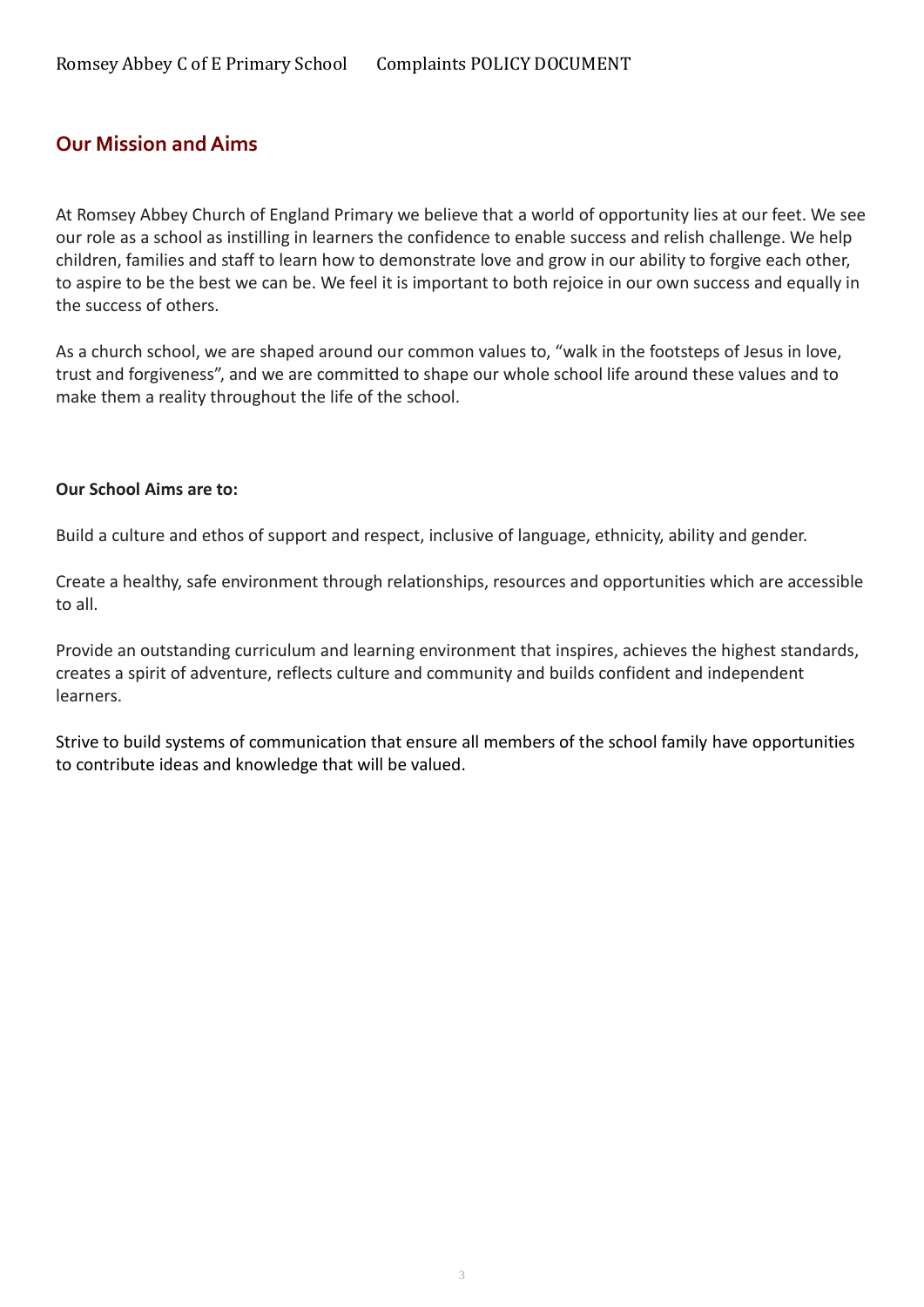# <span id="page-3-0"></span>**Purpose of Policy**

#### <span id="page-3-1"></span>**Who can make a complaint?**

This complaints procedure is not limited to parents or carers of children that are registered at the school. Any person, including members of the public, may make a complaint to Romsey Abbey Church of England Primary School about any provision of facilities or services that we provide. Unless complaints are dealt with under separate statutory procedures (such as appeals relating to exclusions or admissions), we will use this complaints procedure.

#### <span id="page-3-2"></span>**The difference between a concern and a complaint**

A concern may be defined as '*an expression of worry or doubt over an issue considered to be important for which reassurances are sought'*.

A complaint may be defined as '*an expression of dissatisfaction however made, about actions taken or a lack of action*'.

It is in everyone's interest that concerns and complaints are resolved at the earliest possible stage. Many issues can be resolved informally, without the need to use the formal stages of the complaints procedure. Romsey Abbey Church of England Primary School takes concerns seriously and will make every effort to resolve the matter as quickly as possible.

If you have difficulty discussing a concern with a particular member of staff, we will respect your views. In these cases, the Head Teacher will refer you to another staff member. Similarly, if the member of staff directly involved feels unable to deal with a concern, the Head Teacher will refer you to another staff member. The member of staff may be more senior but does not have to be. The ability to consider the concern objectively and impartially is more important.

We understand however, that there are occasions when people would like to raise their concerns formally. In this case, Romsey Abbey Church of England Primary will attempt to resolve the issue internally, through the stages outlined within this complaints procedure.

#### <span id="page-3-3"></span>**How to raise a concern or make a complaint**

A concern or complaint can be made in person, in writing or by telephone. They may also be made by a third party acting on behalf on a complainant, as long as they have appropriate consent to do so.

Concerns should be raised with either the class teacher or headteacher. If the issue remains unresolved, the next step is to make a formal complaint.

Complainants should not approach individual governors to raise concerns or complaints. They have no power to act on an individual basis and it may also prevent them from considering complaints at Stage 2 of the procedure. Complaints against school staff (except the headteacher) should be made in the first instance, to the Head Teacher via the school office*.* Please mark them as Private and Confidential.

Complaints that involve or are about the headteacher should be addressed to the Chair of Governors via the school office. Please mark them as Private and Confidential.

Complaints about the Chair of Governors, any individual governor or the whole governing body should be addressed to the Clerk to the Governing Body via the school office. Please mark them as Private and Confidential.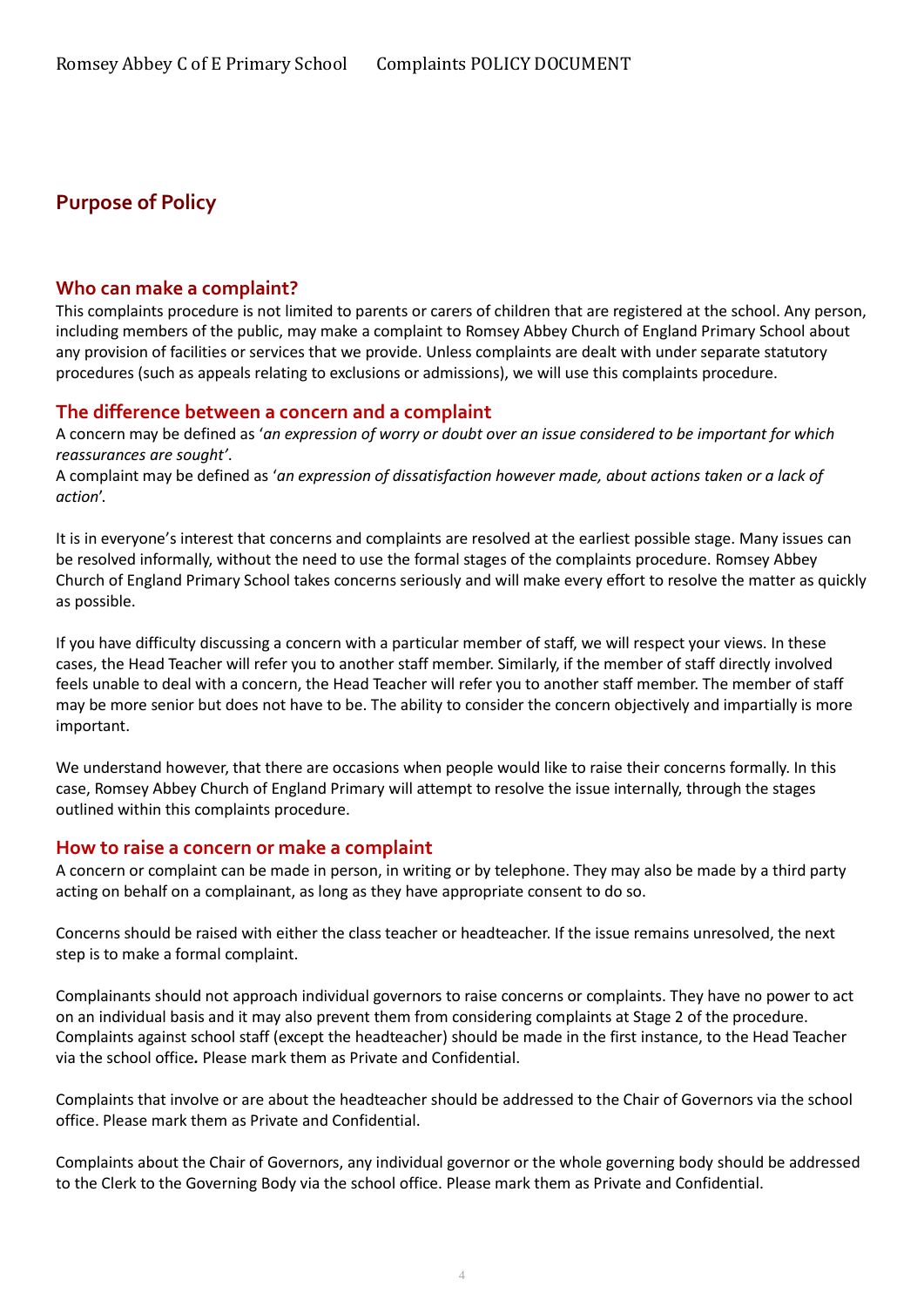For ease of use, a template complaint form is included at the end of this procedure. If you require help in completing the form, please contact the school office. You can also ask third party organisations like the Citizens Advice to help you.

In accordance with equality law, we will consider making reasonable adjustments if required, to enable complainants to access and complete this complaints procedure. For instance, providing information in alternative formats, assisting complainants in raising a formal complaint or holding meetings in accessible locations.

#### <span id="page-4-0"></span>**Anonymous complaints**

We will not normally investigate anonymous complaints. However, the headteacher or Chair of Governors, if appropriate, will determine whether the complaint warrants an investigation.

#### <span id="page-4-1"></span>**Time scales**

You must raise the complaint within three months of the incident or, where a series of associated incidents have occurred, within three months of the last of these incidents. We will consider complaints made outside of this time frame if exceptional circumstances apply.

#### <span id="page-4-2"></span>**Complaints received outside of term time**

We will consider complaints made outside of term time to have been received on the first school day after the holiday period.

### <span id="page-4-3"></span>**Scope of this Complaints Procedure**

This procedure covers all complaints about any provision of community facilities or services by Romsey Abbey Church of England Primary School other than complaints that are dealt with under other statutory procedures, including those listed below.

| <b>Exceptions</b>                                                                                                                | Who to contact                                                                                                                                                                                                                                                                                                                                                                          |
|----------------------------------------------------------------------------------------------------------------------------------|-----------------------------------------------------------------------------------------------------------------------------------------------------------------------------------------------------------------------------------------------------------------------------------------------------------------------------------------------------------------------------------------|
| Admissions to schools<br><b>Statutory assessments of Special</b><br><b>Educational Needs</b><br>School re-organisation proposals | Concerns about admissions, statutory assessments of Special<br>Educational Needs, or school re-organisation proposals should<br>be raised with Hampshire County Council.                                                                                                                                                                                                                |
| Matters likely to require a Child<br>$\bullet$<br>Protection Investigation                                                       | Complaints about child protection matters are handled under<br>our child protection and safeguarding policy and in<br>accordance with relevant statutory guidance.                                                                                                                                                                                                                      |
|                                                                                                                                  | If you have serious concerns, you may wish to contact the<br>local authority designated officer (LADO) who has local<br>responsibility for safeguarding or the Multi-Agency<br>Safeguarding Hub (MASH). Children's Services Tel:<br>03005551384 childrens.services@hants.gov.uk.                                                                                                        |
| Exclusion of children from<br>school*                                                                                            | Further information about raising concerns about exclusion<br>can be found at: www.gov.uk/school-discipline-<br>exclusions/exclusions.<br>*complaints about the application of the behaviour policy can<br>be made through the school's complaints procedure.                                                                                                                           |
| Whistleblowing                                                                                                                   | We have an internal whistleblowing procedure for all our<br>employees, including temporary staff and contractors.<br>The Secretary of State for Education is the prescribed person<br>for matters relating to education for whistleblowers in<br>education who do not want to raise matters direct with their<br>employer. Referrals can be made at:<br>www.education.gov.uk/contactus. |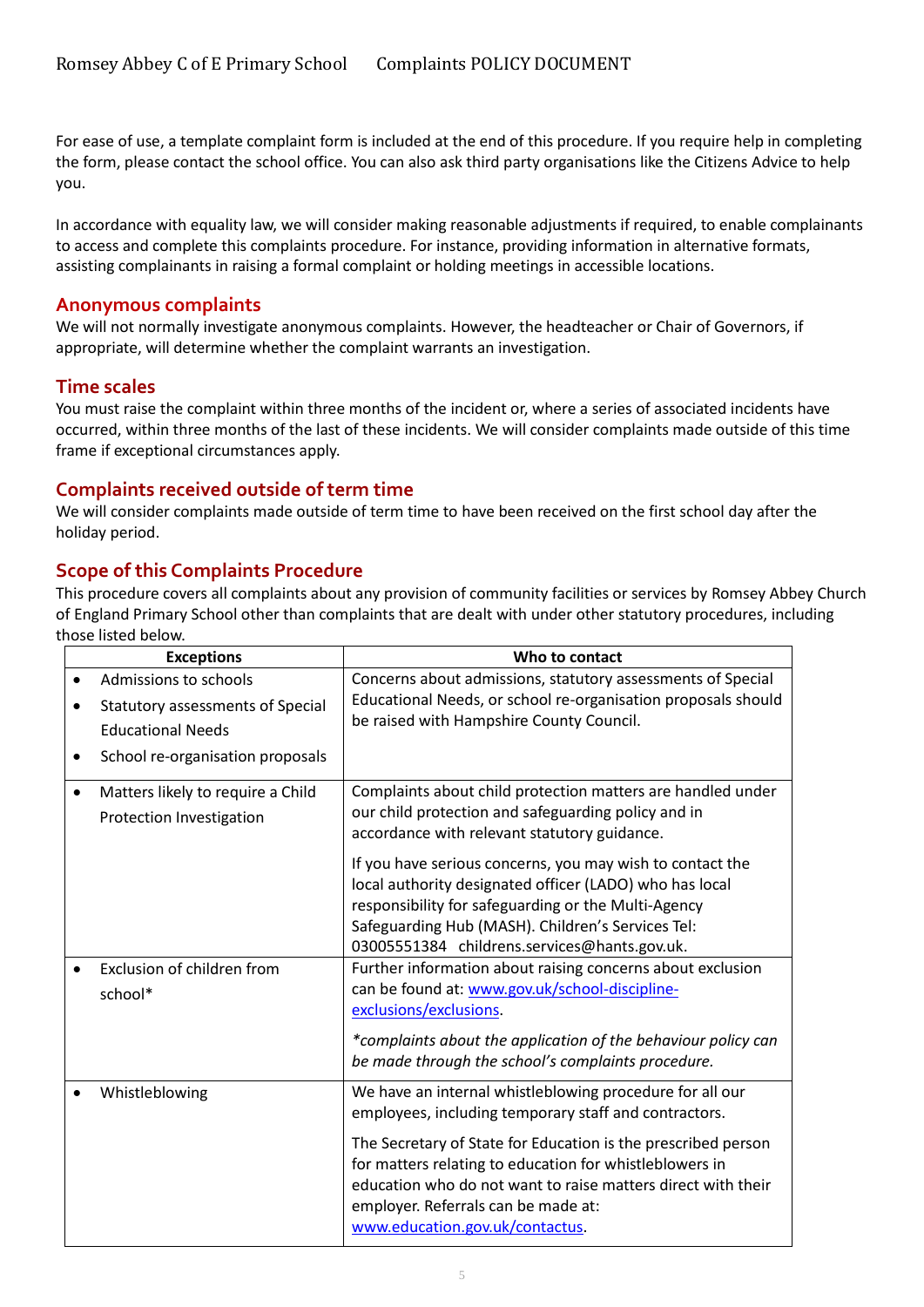|                                                                                                          | Volunteer staff who have concerns about our school should<br>complain through the school's complaints procedure. You may<br>also be able to complain direct to the LA or the Department<br>for Education (see link above), depending on the substance of<br>your complaint.                                                       |
|----------------------------------------------------------------------------------------------------------|-----------------------------------------------------------------------------------------------------------------------------------------------------------------------------------------------------------------------------------------------------------------------------------------------------------------------------------|
| Staff grievances                                                                                         | Complaints from staff will be dealt with under the school's<br>internal grievance procedures.                                                                                                                                                                                                                                     |
| Staff conduct                                                                                            | Complaints about staff will be dealt with under the school's<br>internal disciplinary procedures, if appropriate.<br>Complainants will not be informed of any disciplinary action<br>taken against a staff member as a result of a complaint.<br>However, the complainant will be notified that the matter is<br>being addressed. |
| Complaints about services<br>provided by other providers who<br>may use school premises or<br>facilities | Providers should have their own complaints procedure to deal<br>with complaints about service. Please contact them direct.                                                                                                                                                                                                        |
| National Curriculum - content                                                                            | Please contact the Department for Education at:<br>www.education.gov.uk/contactus                                                                                                                                                                                                                                                 |

If other bodies are investigating aspects of the complaint, for example the police, local authority (LA) safeguarding teams or Tribunals, this may impact on our ability to adhere to the timescales within this procedure or result in the procedure being suspended until those public bodies have completed their investigations.

If a complainant commences legal action against Romsey Abbey Church of England Primary School in relation to their complaint, we will consider whether to suspend the complaints procedure in relation to their complaint until those legal proceedings have concluded.

### <span id="page-5-0"></span>**Resolving complaints**

At each stage in the procedure, Romsey Abbey Church of England Primary School wants to resolve the complaint. If appropriate, we will acknowledge that the complaint is upheld in whole or in part. In addition, we may offer one or more of the following:

- an explanation
- an admission that the situation could have been handled differently or better
- an assurance that we will try to ensure the event complained of will not recur
- an explanation of the steps that have been or will be taken to help ensure that it will not happen again and an indication of the timescales within which any changes will be made
- an undertaking to review school policies in light of the complaint
- an apology.

### <span id="page-5-1"></span>**Withdrawal of a Complaint**

If a complainant wants to withdraw their complaint, we will ask them to confirm this in writing.

#### <span id="page-5-2"></span>**Stage 1**

Formal complaints must be made to the headteacher (unless they are about the headteacher), via the school office. This may be done in person, in writing (preferably on the Complaint Form), or by telephone.

The headteacher will record the date the complaint is received and will acknowledge receipt of the complaint in writing (either by letter or email) within ten school days.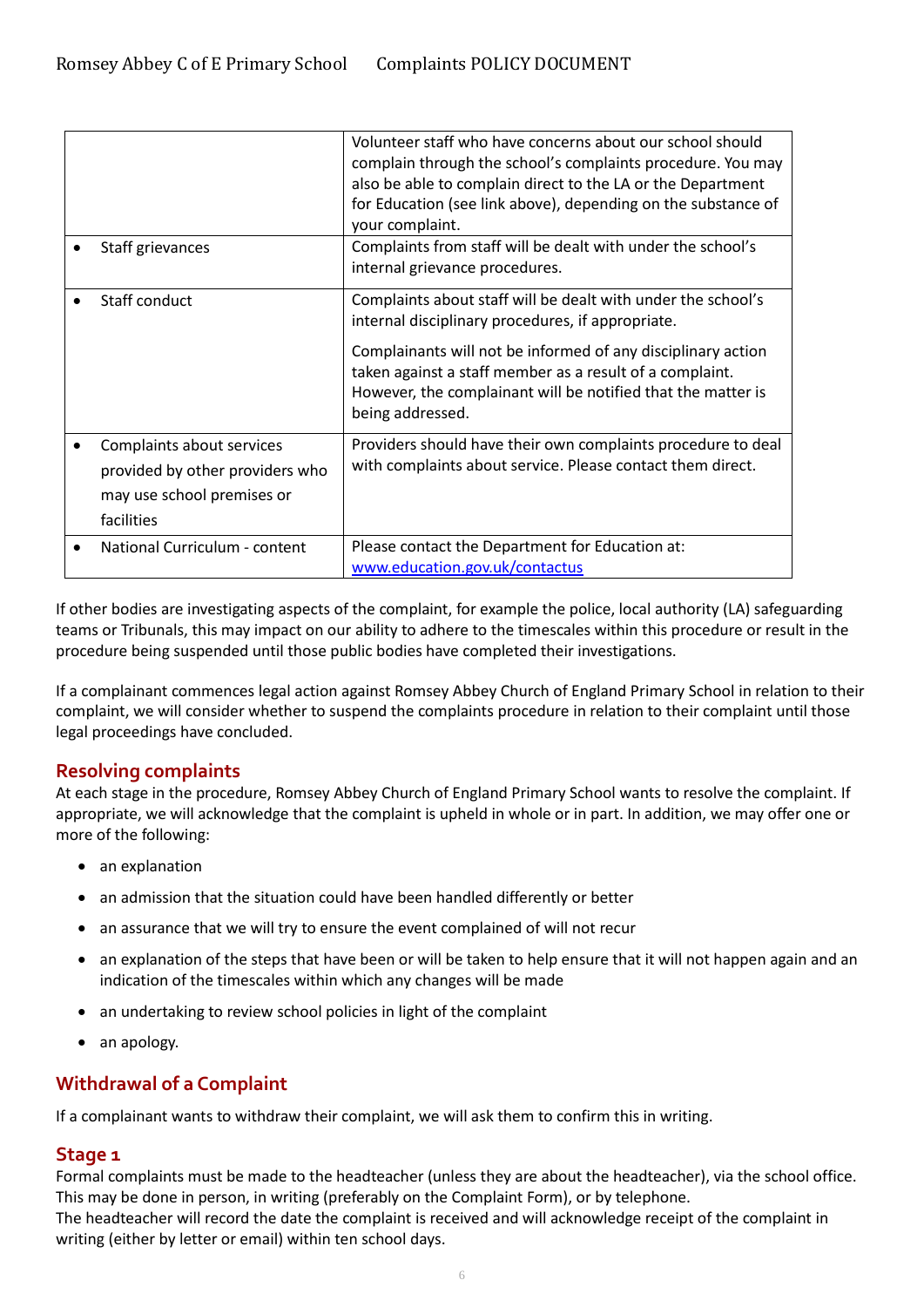Within this response, the headteacher will seek to clarify the nature of the complaint, ask what remains unresolved and what outcome the complainant would like to see. The headteacher can consider whether a face to face meeting is the most appropriate way of doing this.

*Note: The headteacher may delegate the investigation to another member of the school's senior leadership team but not the decision to be taken.*

During the investigation, the headteacher (or investigator) will:

- if necessary, interview those involved in the matter and/or those complained of, allowing them to be accompanied if they wish
- keep a written record of any meetings/interviews in relation to their investigation.

At the conclusion of their investigation, the headteacher will provide a formal written response within twenty school days of the date of receipt of the complaint.

If the headteacher is unable to meet this deadline, they will provide the complainant with an update and revised response date.

The response will detail any actions taken to investigate the complaint and provide a full explanation of the decision made and the reason(s) for it. Where appropriate, it will include details of actions Romsey Abbey Church of England Primary School will take to resolve the complaint.

The headteacher will advise the complainant of how to escalate their complaint should they remain dissatisfied with the outcome of Stage 1.

If the complaint is about the headteacher, or a member of the governing body (including the Chair or Vice-Chair), a suitably skilled governor will be appointed to complete all the actions at Stage 1.

Complaints about the headteacher or member of the governing body must be made to the Clerk, via the school office.

If the complaint is:

- jointly about the Chair and Vice Chair or
- the entire governing body or
- the majority of the governing body

Stage 1 will be considered by an independent investigator appointed by the governing body or Winchester and Portsmouth Diocese. At the conclusion of their investigation, the independent investigator will provide a formal written response.

#### <span id="page-6-0"></span>**Stage 2**

If the complainant is dissatisfied with the outcome at Stage 1 and wishes to take the matter further, they can escalate the complaint to Stage 2 – a meeting with members of the governing body's complaints committee, which will be formed of the first three, impartial, governors available. This is the final stage of the complaints procedure. A request to escalate to Stage 2 must be made to the Clerk, via the school office, within five school days of receipt of the Stage 1 response.

The Clerk will record the date the complaint is received and acknowledge receipt of the complaint in writing (either by letter or email) within five school days.

Requests received outside of this time frame will only be considered if exceptional circumstances apply. The Clerk will write to the complainant to inform them of the date of the meeting. They will aim to convene a meeting within thirty school days of receipt of the Stage 2 request. If this is not possible, the Clerk will provide an anticipated date and keep the complainant informed.

If the complainant rejects the offer of three proposed dates, without good reason, the Clerk will decide when to hold the meeting. It will then proceed in the complainant's absence on the basis of written submissions from both parties. The complaints committee will consist of at least three governors with no prior involvement or knowledge of the complaint. Prior to the meeting, they will decide amongst themselves who will act as the Chair of the Complaints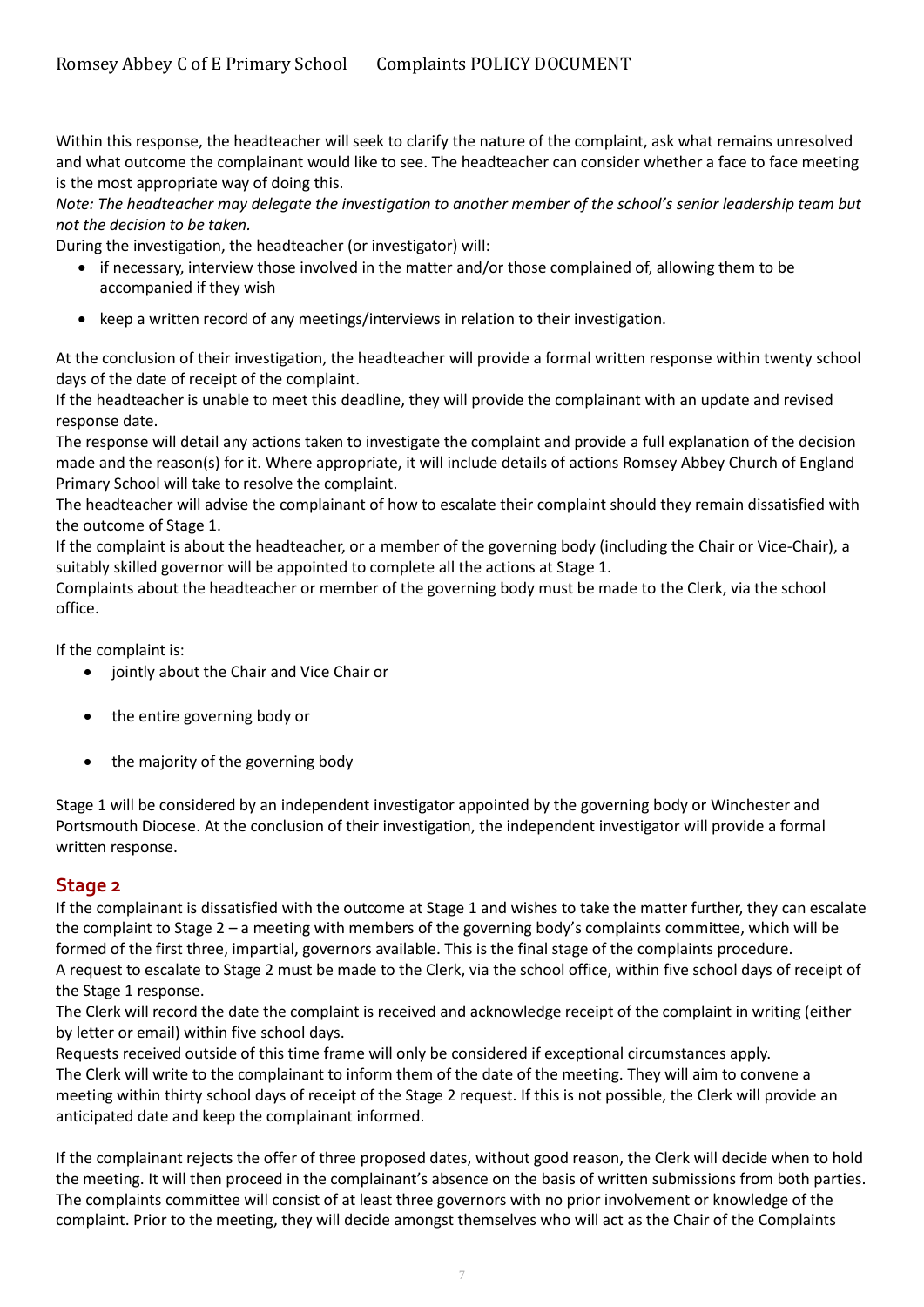Committee. If there are fewer than three governors from Romsey Abbey Church of England Primary School available, the Clerk will source any additional, independent governors through another local school or through their LA's Governor Services team, in order to make up the committee. Alternatively, an entirely independent committee may be convened to hear the complaint at Stage 2.

The committee will decide whether to deal with the complaint by inviting parties which could include the Head Teacher or member of the Senior leadership Team carrying out the investigation to a meeting or through written representations, but in making their decision they will be sensitive to the complainant's needs.

If the complainant is invited to attend the meeting, they may bring someone along to provide support. This can be a relative or friend. Generally, we do not encourage either party to bring legal representatives to the committee meeting. However, there may be occasions when legal representation is appropriate.

For instance, if a school employee is called as a witness in a complaint meeting, they may wish to be supported by union and/or legal representation.

*Note: Complaints about staff conduct will not generally be handled under this complaints procedure. Complainants will be advised that any staff conduct complaints will be considered under staff disciplinary procedures, if appropriate, but outcomes will not be shared with them.* 

Representatives from the media are not permitted to attend.

At least ten school days before the meeting, the Clerk will:

- confirm and notify the complainant of the date, time and venue of the meeting, ensuring that, if the complainant is invited, the dates are convenient to all parties and that the venue and proceedings are accessible.
- request copies of any further written material to be submitted to the committee at least seven school days before the meeting.

Any written material will be circulated to all parties at least five school days before the date of the meeting. The committee will not normally accept, as evidence, recordings of conversations that were obtained covertly and without the informed consent of all parties being recorded.

The committee will also not review any new complaints at this stage or consider evidence unrelated to the initial complaint to be included. New complaints must be dealt with from Stage 1 of the procedure.

The meeting will be held in private. Electronic recordings of meetings or conversations are not normally permitted unless a complainant's own disability or special needs require it. Prior knowledge and consent of all parties attending must be sought before meetings or conversations take place. Consent will be recorded in any minutes taken. The committee will consider the complaint and all the evidence presented. The committee can:

- uphold the complaint in whole or in part
- dismiss the complaint in whole or in part.

If the complaint is upheld in whole or in part, the committee will:

- decide on the appropriate action to be taken to resolve the complaint
- where appropriate, recommend changes to the school's systems or procedures to prevent similar issues in the future.

The Chair of the Committee will provide the complainant and Romsey Abbey Church of England Primary School with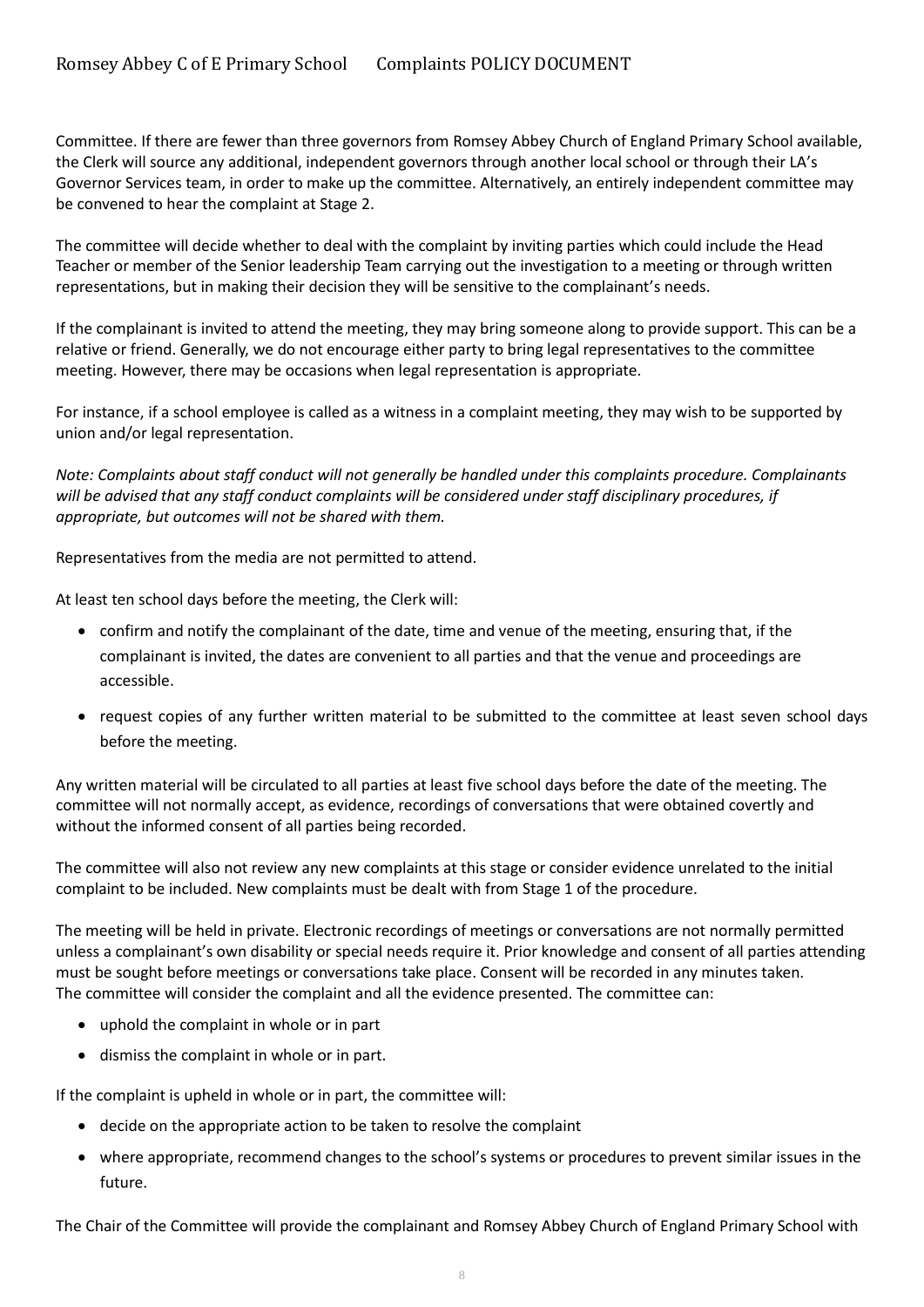a full explanation of their decision and the reason(s) for it, in writing, within five school days. The letter to the complainant will include details of how to contact the Department for Education if they are dissatisfied with the way their complaint has been handled by Romsey Abbey Church of England Primary School. If the complaint is:

- jointly about the Chair and Vice Chair or
- the entire governing body or
- the majority of the governing body

Stage 2 will be heard by a committee of independent, co-opted governors.

The response will detail any actions taken to investigate the complaint and provide a full explanation of the decision made and the reason(s) for it. Where appropriate, it will include details of actions Romsey Abbey Church of England Primary School will take to resolve the complaint.

The response will also advise the complainant of how to escalate their complaint should they remain dissatisfied.

### <span id="page-8-0"></span>**Next Steps**

If the complainant believes the school did not handle their complaint in accordance with the published complaints procedure or they acted unlawfully or unreasonably in the exercise of their duties under education law, they can contact the Department for Education after they have completed Stage 2.

The Department for Education will not normally reinvestigate the substance of complaints or overturn any decisions made by Romsey Abbey Church of England Primary School. They will consider whether Romsey Abbey Church of England Primary School has adhered to education legislation and any statutory policies connected with the complaint.

The complainant can refer their complaint to the Department for Education online at: [www.education.gov.uk/contactus,](http://www.education.gov.uk/contactus) by telephone on: 0370 000 2288 or by writing to: Department for Education Piccadilly Gate Store Street Manchester M1 2WD.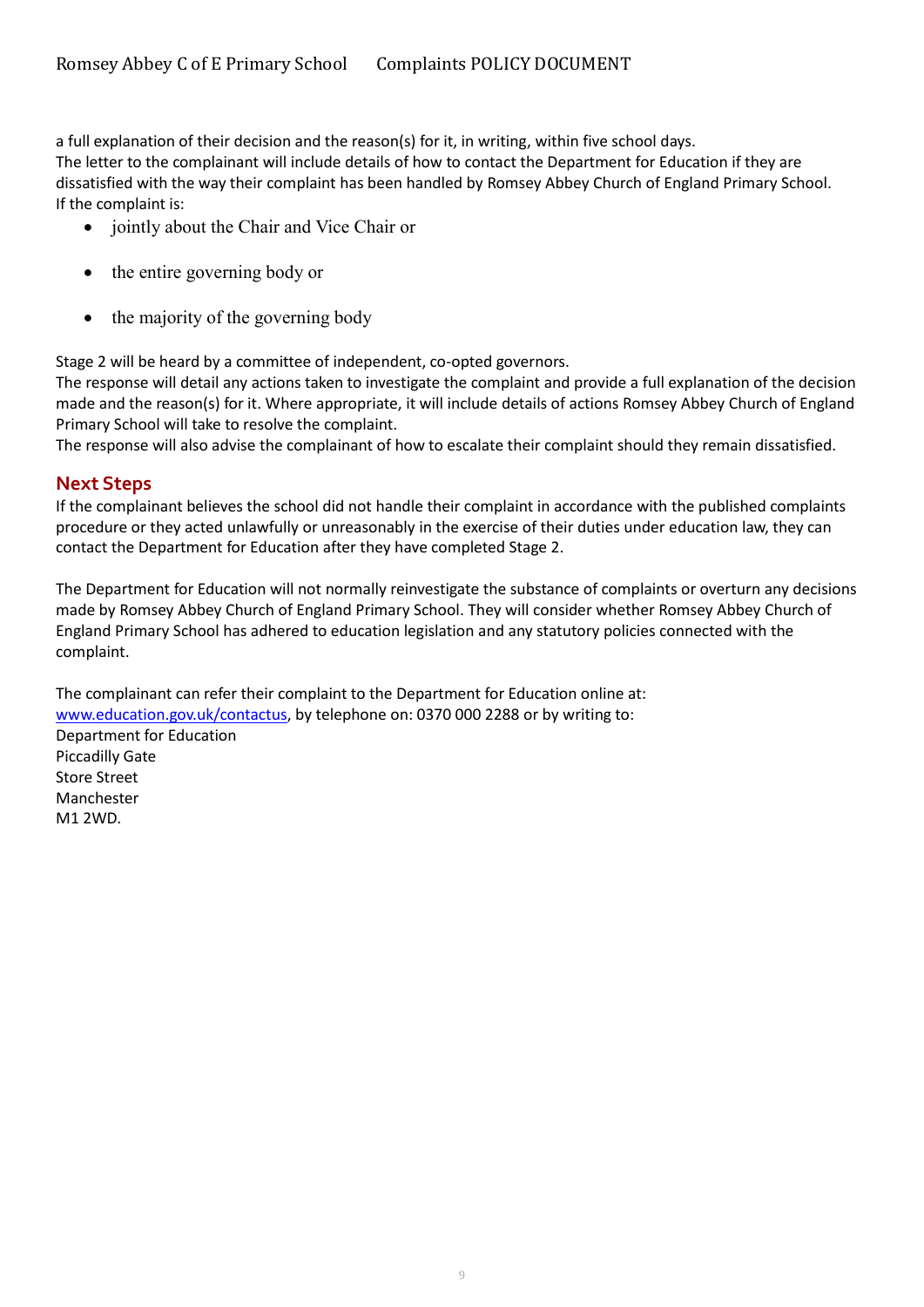### <span id="page-9-0"></span>**Complaint Form**

Please complete and return to Romsey Abbey Church of England Primary School (*headteacher / Clerk*) who will acknowledge receipt and explain what action will be taken.

| Your name:                                                                                                     |
|----------------------------------------------------------------------------------------------------------------|
| Pupil's name (if relevant):                                                                                    |
| Your relationship to the pupil (if relevant):                                                                  |
| <b>Address:</b>                                                                                                |
|                                                                                                                |
| Postcode:                                                                                                      |
| Day time telephone number:                                                                                     |
| <b>Evening telephone number:</b>                                                                               |
| Please give details of your complaint, including whether you have spoken to anybody at the school<br>about it. |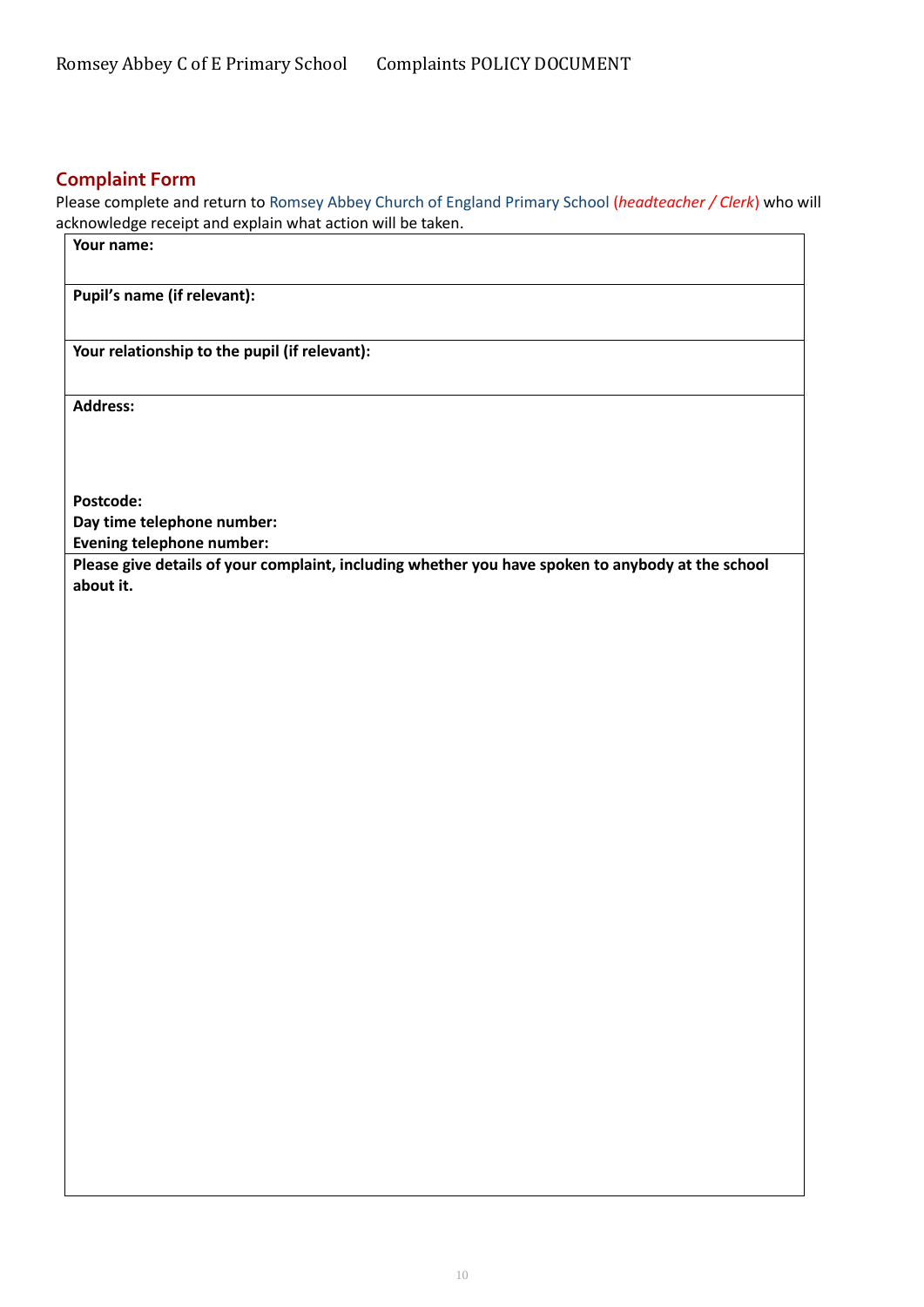| What actions do you feel might resolve the problem at this stage? |  |
|-------------------------------------------------------------------|--|

**Are you attaching any paperwork? If so, please give details.**

**Signature:**

**Date:**

**Official use**

**Date acknowledgement sent:**

**By who:** 

**Complaint referred to:**

**Date:**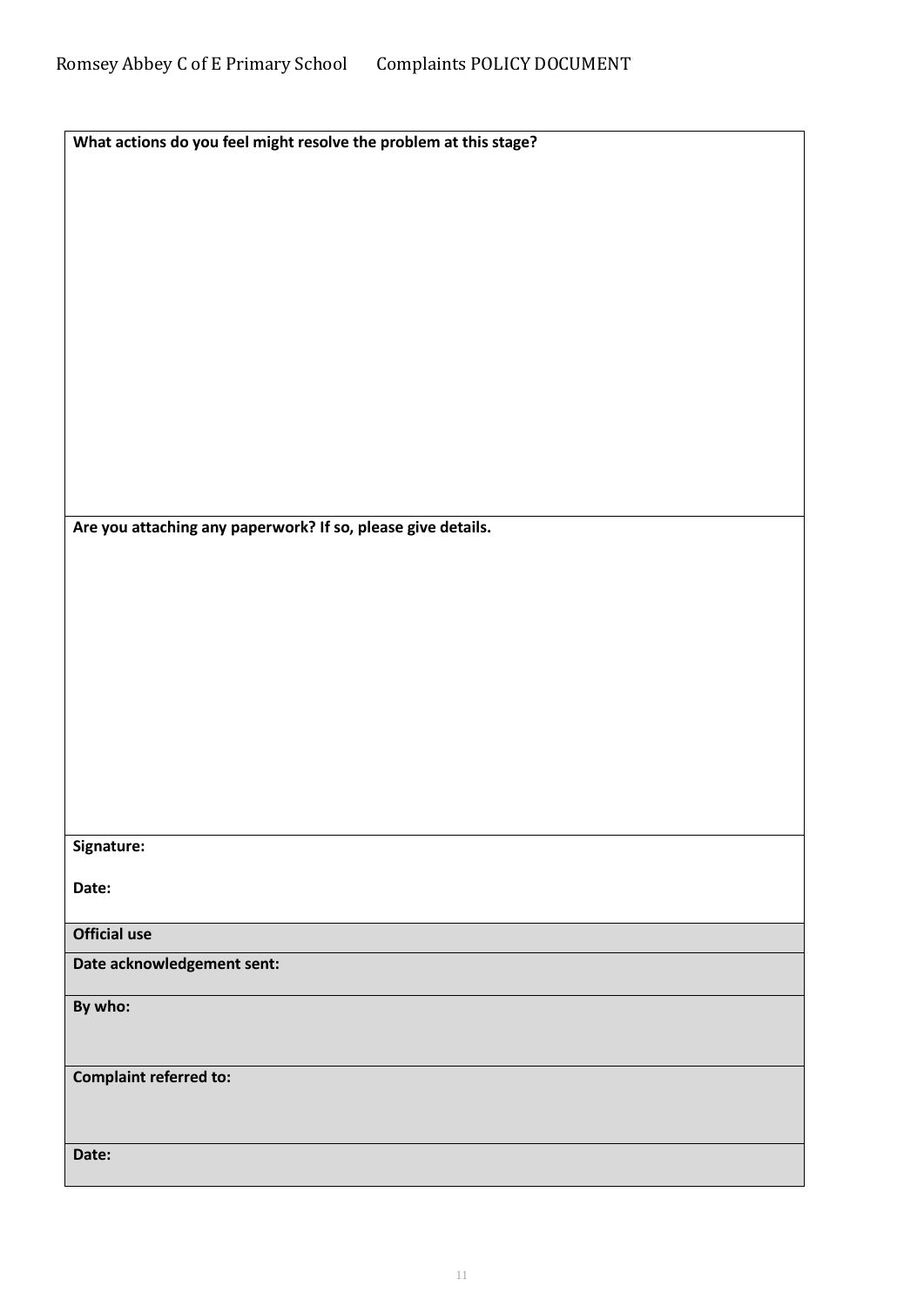### <span id="page-11-0"></span>**Roles and Responsibilities**

#### <span id="page-11-1"></span>**Complainant**

The complainant will receive a more effective response to the complaint if they:

- explain the complaint in full as early as possible
- co-operate with the school in seeking a solution to the complaint
- respond promptly to requests for information or meetings or in agreeing the details of the complaint
- ask for assistance as needed
- treat all those involved in the complaint with respect
- refrain from publicising the details of their complaint on social media and respect confidentiality.

#### <span id="page-11-2"></span>**Investigator**

The investigator's role is to establish the facts relevant to the complaint by:

- providing a comprehensive, open, transparent and fair consideration of the complaint through:
	- $\circ$  sensitive and thorough interviewing of the complainant to establish what has happened and who has been involved
	- $\circ$  interviewing staff and children/young people and other people relevant to the complaint
	- o consideration of records and other relevant information
	- o analysing information
- liaising with the complainant and the complaints co-ordinator as appropriate to clarify what the complainant feels would put things right.

The investigator should:

- conduct interviews with an open mind and be prepared to persist in the questioning
- keep notes of interviews or arrange for an independent note taker to record minutes of the meeting
- ensure that any papers produced during the investigation are kept securely pending any appeal
- be mindful of the timescales to respond
- prepare a comprehensive report for the headteacher or complaints committee that sets out the facts, identifies solutions and recommends courses of action to resolve problems.

The headteacher or complaints committee will then determine whether to uphold or dismiss the complaint and communicate that decision to the complainant, providing the appropriate escalation details.

## *Complaints Co-ordinator(this could be the headteacher / designated complaints governor or other staff member providing administrative support)*

The complaints co-ordinator should:

- ensure that the complainant is fully updated at each stage of the procedure
- liaise with staff members, headteacher, Chair of Governors, Clerk and LAs (if appropriate) to ensure the smooth running of the complaints procedure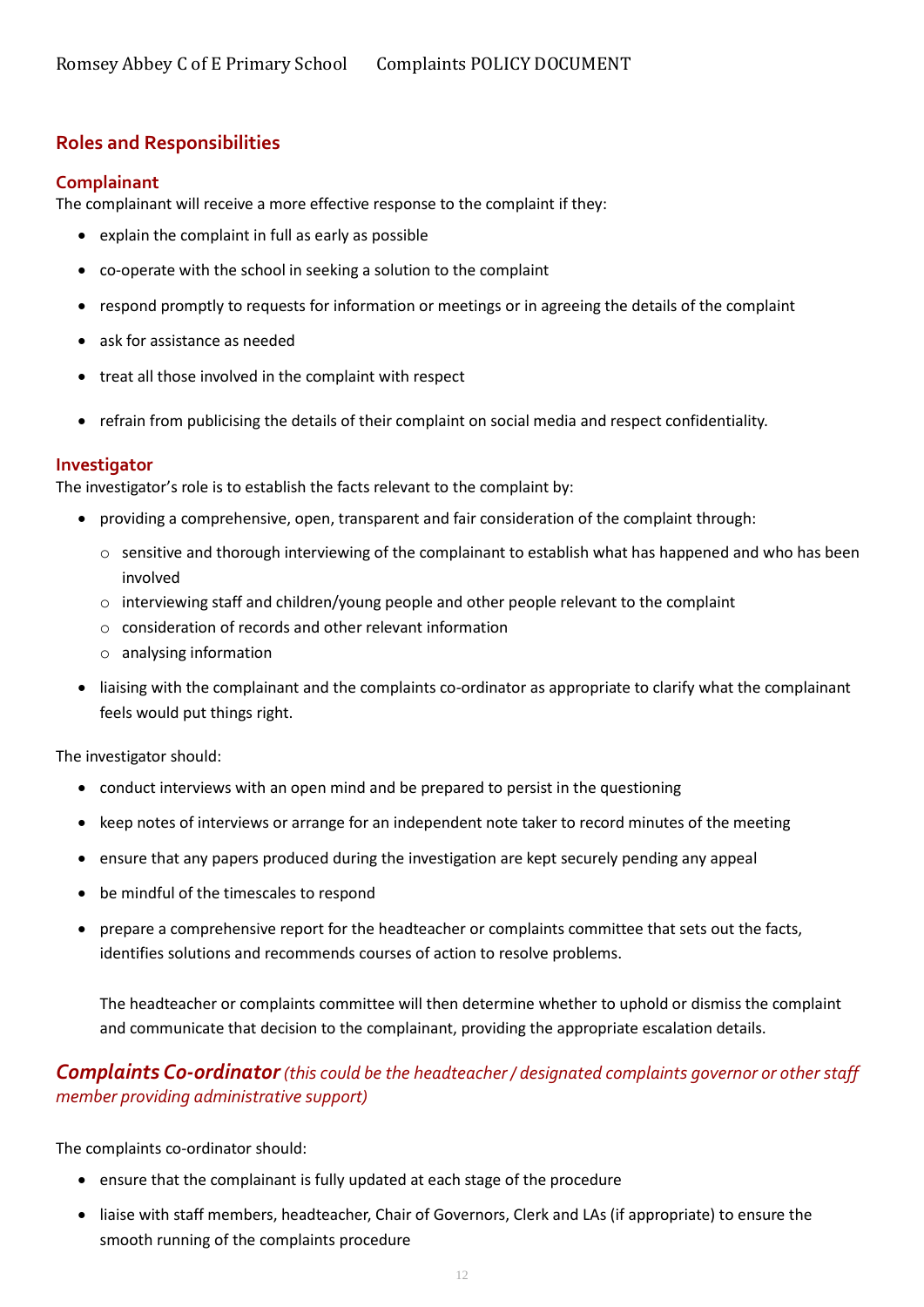- be aware of issues regarding:
	- o sharing third party information
	- $\circ$  additional support. This may be needed by complainants when making a complaint including interpretation support or where the complainant is a child or young person
- keep records.

#### <span id="page-12-0"></span>**Clerk to the Governing Body**

The Clerk is the contact point for the complainant and the committee and should:

- ensure that all people involved in the complaint procedure are aware of their legal rights and duties, including any under legislation relating to school complaints, education law, the Equality Act 2010, the Freedom of Information Act 2000, the Data Protection Act (DPA) 2018 and the General Data Protection Regulations (GDPR)
- set the date, time and venue of the meeting, ensuring that the dates are convenient to all parties (if they are invited to attend) and that the venue and proceedings are accessible
- collate any written material relevant to the complaint (for example; stage 1 paperwork, school and complainant submissions) and send it to the parties in advance of the meeting within an agreed timescale
- record the proceedings
- circulate the minutes of the meeting
- notify all parties of the committee's decision.

#### <span id="page-12-1"></span>**Committee Chair**

The committee's chair, who is nominated in advance of the complaint meeting, should ensure that:

- both parties are asked (via the Clerk) to provide any additional information relating to the complaint by a specified date in advance of the meeting
- the meeting is conducted in an informal manner, is not adversarial, and that, if all parties are invited to attend, everyone is treated with respect and courtesy
- complainants who may not be used to speaking at such a meeting are put at ease. This is particularly important if the complainant is a child/young person
- the remit of the committee is explained to the complainant
- written material is seen by everyone in attendance, provided it does not breach confidentiality or any individual's rights to privacy under the DPA 2018 or GDPR.

If a new issue arises it would be useful to give everyone the opportunity to consider and comment upon it; this may require a short adjournment of the meeting

- both the complainant and the school are given the opportunity to make their case and seek clarity, either through written submissions ahead of the meeting or verbally in the meeting itself
- the issues are addressed
- key findings of fact are made
- the committee is open-minded and acts independently
- no member of the committee has an external interest in the outcome of the proceedings or any involvement in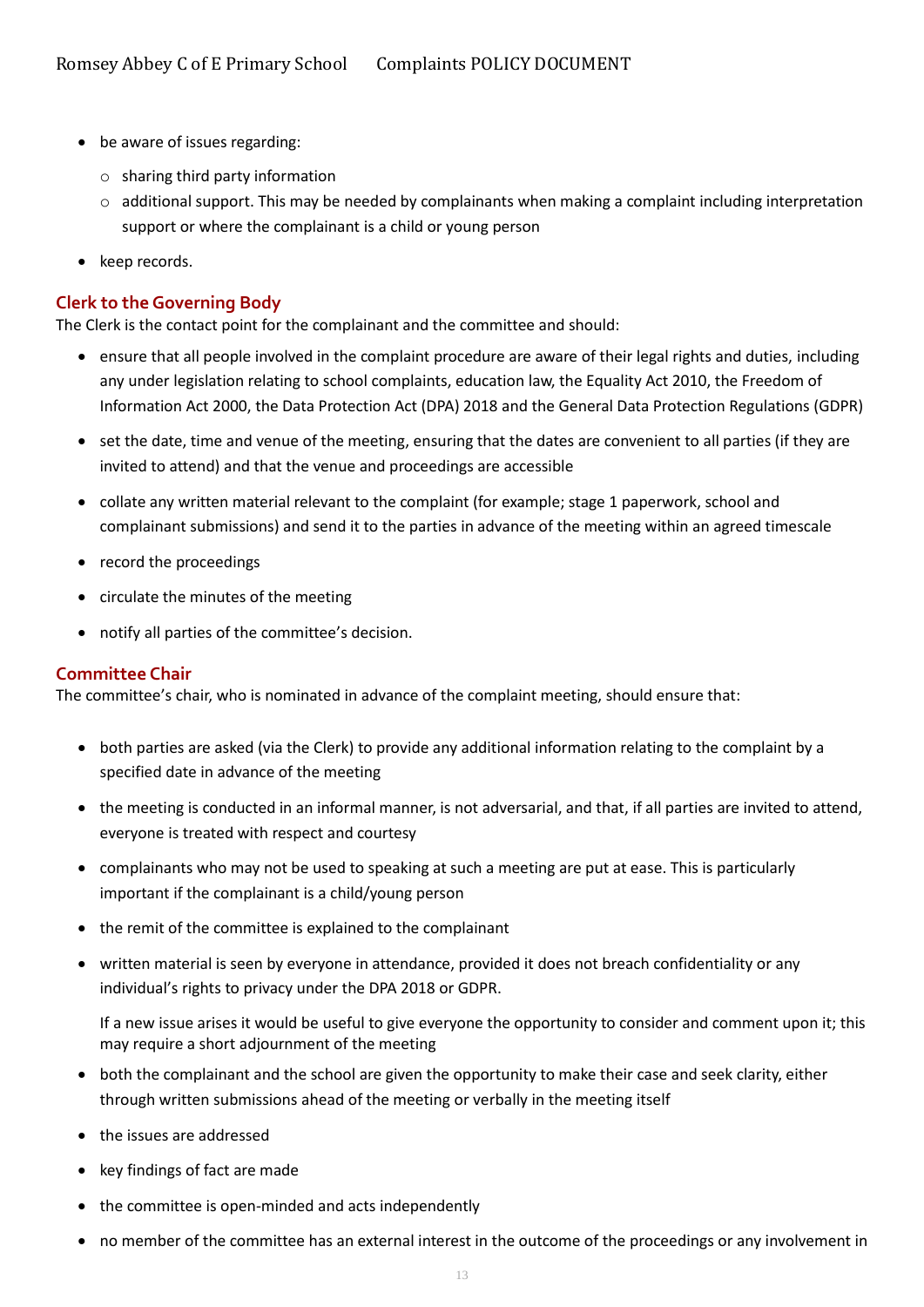an earlier stage of the procedure

- the meeting is minuted
- they liaise with the Clerk (and complaints co-ordinator, if the school has one).

#### <span id="page-13-0"></span>**Committee Member**

Committee members should be aware that:

• the meeting must be independent and impartial, and should be seen to be so

No governor may sit on the committee if they have had a prior involvement in the complaint or in the circumstances surrounding it.

• the aim of the meeting should be to resolve the complaint and achieve reconciliation between the school and the complainant

We recognise that the complainant might not be satisfied with the outcome if the meeting does not find in their favour. It may only be possible to establish the facts and make recommendations.

• many complainants will feel nervous and inhibited in a formal setting

Parents/carers often feel emotional when discussing an issue that affects their child.

• extra care needs to be taken when the complainant is a child/young person and present during all or part of the meeting

Careful consideration of the atmosphere and proceedings should ensure that the child/young person does not feel intimidated.

The committee should respect the views of the child/young person and give them equal consideration to those of adults.

If the child/young person is the complainant, the committee should ask in advance if any support is needed to help them present their complaint. Where the child/young person's parent is the complainant, the committee should give the parent the opportunity to say which parts of the meeting, if any, the child/young person needs to attend.

However, the parent should be advised that agreement might not always be possible if the parent wishes the child/young person to attend a part of the meeting that the committee considers is not in the child/young person's best interests.

• the welfare of the child/young person is paramount.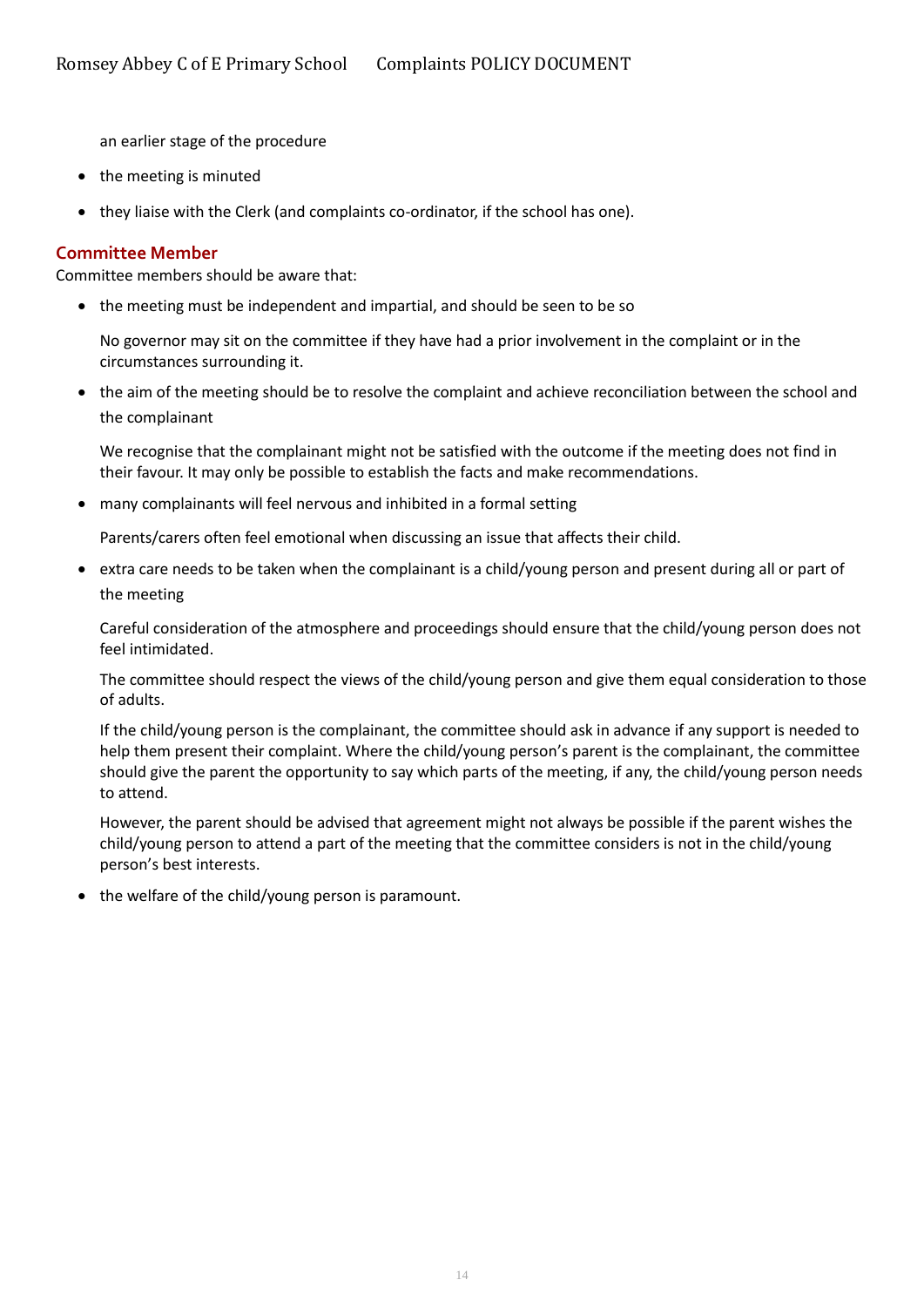# <span id="page-14-0"></span>**Further Information Sources**

### **Links to other policies/documents**

Behaviour Policy Whistle Blowing

### **Links to other websites**

Complete with details

#### **Role Holders**

Names of all Role holders specified in this document can be found on the school website: <http://www.romseyabbeyschool.co.uk/>